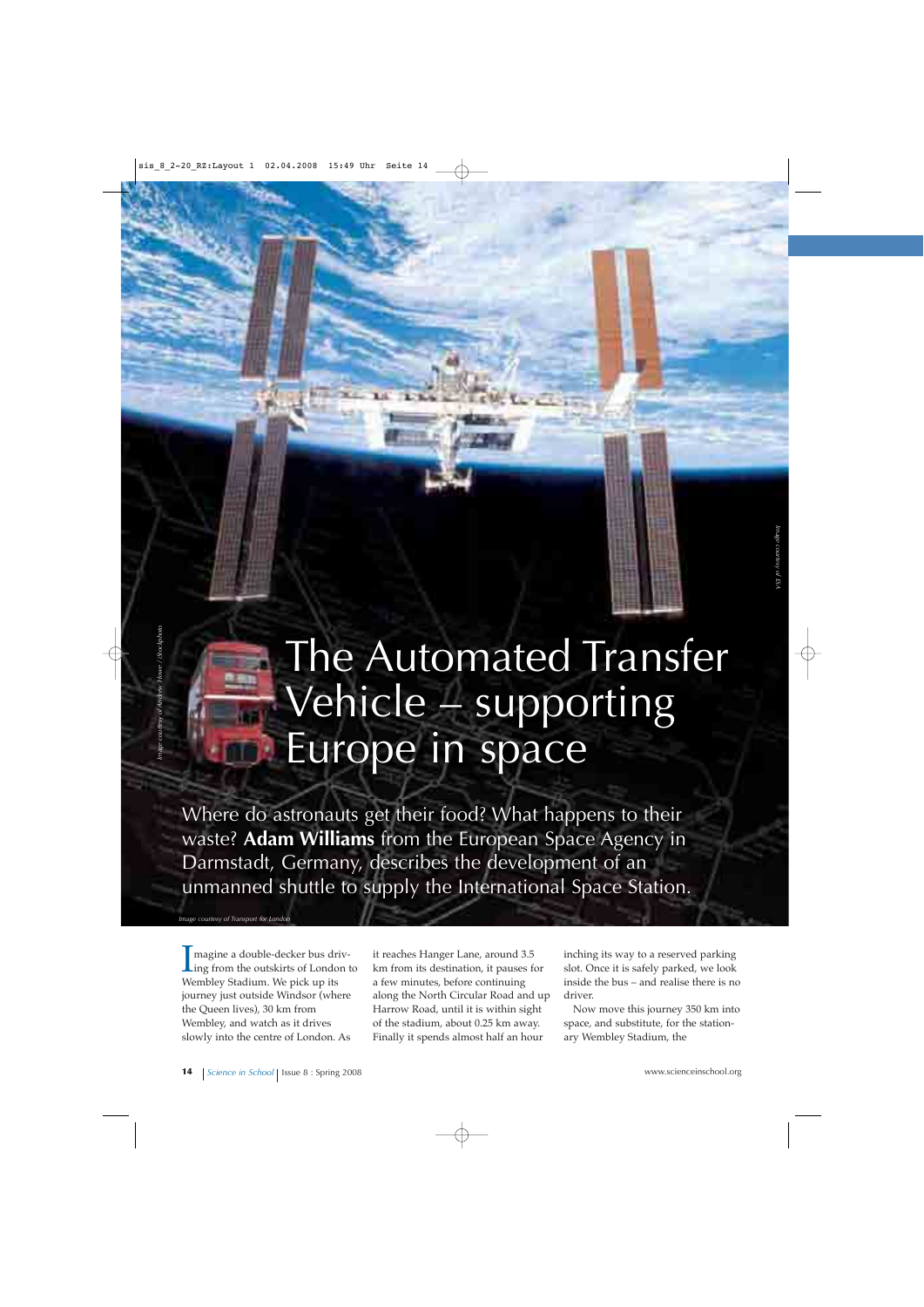#### **Cutting-edge science**

International Space Station (ISS), which covers approximately the same area as the football pitch but moves at over 27 000 km/hour. The bus-sized vehicle approaching the ISS is the Automated Transfer Vehicle (ATV), designed by the European Space Agency (ESA) to fly to, and automatically dock with, the ISS. During its final approach it glides in with a relative speed of less than 0.25 km/hour, and with a positional accuracy of better than 10 cm.

The ISS is a multi-national project aimed at building and sustaining a laboratory in which experiments can be performed in microgravity. Gravity on the ISS is not completely zero, because of very small forces caused by such things as the mass of the ISS itself and reaction to friction from the atmosphere. The experiments have been concerned mainly with the longterm effects of microgravity on the human body. Scientists also plan to use the ISS to examine the effect of microgravity on the physics of fluids, on combustion and on the behaviour of aerosols, ozone, water vapour and oxides in Earth's atmosphere, as well as cosmic rays, cosmic dust, anti-matter and dark matter in the Universe.

The long-term goals of this research are to develop the technology necessary for human-based space and planetary exploration and colonisation (including life support systems, safety precautions and environmental monitoring in space, for example), new ways to treat diseases, more efficient methods of producing materials, more accurate measurements that would be impossible to achieve on Earth, and a more complete understanding of the Universe.

The ISS will have a permanent crew of six astronauts (until April 2009 there will be only three crew members permanently on board). Crew and supplies are transported to and from the ISS using either the NASA Space Shuttle or the Russian Space Agency Soyuz vehicle. Supplies



*Image courtesy of ESA*



can also be transferred using the unmanned Russian Progress vehicle.

The ATV – the most complicated spacecraft ever built, launched and operated by the European Space Agency – will supplement these vehicles, and help to pay ESA's share of the ISS operating costs.

Several ATVs are planned. The first, named *Jules Verne* after the famous French science fiction writer, will be launched on an Ariane 5 launcher from French Guyana<sup>w1</sup>. As this article was prepared, the launch was planned for 9 March 2008 and the ATV was scheduled to dock with the ISS on 3 April 2008w2.

Vehicles that dock with the ISS normally have some manual control of the final docking manoeuvres. The Space Shuttle and Soyuz are controlled by a pilot on board; Progress is controlled by ISS crew members. ATV will be the first vehicle to dock completely automatically. Although the ATV will be monitored closely during its approach and docking by ground controllers and ISS crew, it is designed to handle autonomously any emergency situation without damaging itself or the ISS, or endangering the ISS crew.

ATV is designed to carry over nine tonnes of experiments, equipment, fuel, water, food and other supplies from Earth to the ISS orbiting around 350 km above Earth. The first flight cargo will include spare parts for the European Columbus laboratory<sup>w3</sup> and the ATV itself, personal items for the crew, and a luxury 19<sup>th</sup> century edition of the book *De la Terre à la Lune (From the Earth to the Moon)* written by Jules Verne.

Once attached to the ISS, ATV will become a 22 m<sup>3</sup> extension to the ISS, providing extra living space for the ISS crew. While attached, the cargo of experiments will be transferred to the ISS, along with more than 810 kg of water, 100 kg of nitrogen, oxygen and air and nearly 860 kg of ISS propellant. ATV will also use its thrusters to correct and adjust the orbit of the 400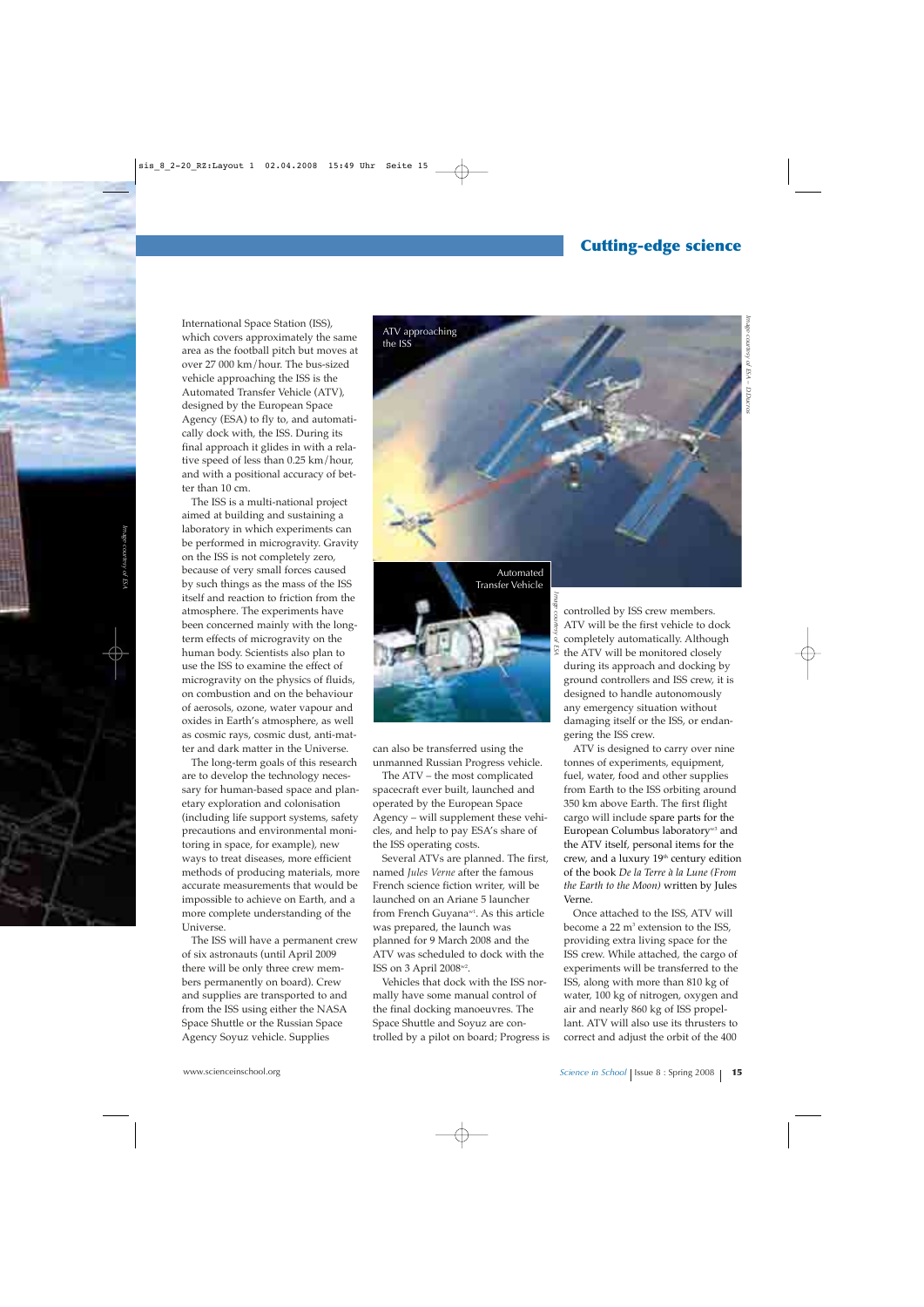## **Training for launch**



Before ATV can be launched, the ground control teams at the ATV Control Centre in Toulouse, France, together with ISS control teams in Houston, USA, and Moscow, Russia, plus representatives of the ISS crew, need to undergo a series of training simulations. The following gives a flavour of what they go through during a typical simulation day.

**05.00 CET:** An operator in Toulouse starts the simulator, which simulates the ATV spacecraft, the ISS, the US satellite communications network TDRS, the ESA communications satellite Artemis and parts of the ESA and Russian Ground Station network. It comprises three parts, running in three control centres. In Moscow and Houston other operators also prepare their computers, ready for a multi-national training session.

**06.30:** The teams arrive for the briefing. The intercom system connecting the sites is checked.

**06.52:** There are difficulties with the simulator in Toulouse, delaying the start of the simulation. The operator spends anxious minutes tracking down the problem. If the simulator cannot start properly, it will be necessary to reconvene scores of engineers who have gathered around the globe to participate.

**08.05:** The GO button is pressed, and the simulators begin sending data. Docking will occur in about seven hours; before then, the simulation covers an approach to the ISS, culminating in an 'Escape' manoeuvre which proves that docking can be stopped if necessary.

**08:41:** The training instructors in each control centre privately confer over the impact of the delayed start. Houston can only participate for eight hours, after which their facilities are required for Shuttle training. The instructors decide to advance one of the planned contingencies to ensure that the necessary training is achieved.

**11.28:** ATV starts a series of homing boosts. A problem is reported with data from the communications centre in Oberpfaffenhofen, Germany. Unknown to the trainees, a failure in the communications link between Oberpfaffenhofen and Toulouse has been introduced. There is a flurry of

calls over the intercom, and ground controllers rapidly deal with the problem.

**14.18:** ATV approaches the ISS, gathering calibration data for the optical sensors used to control the final docking. Suddenly an urgent voice can be heard on the intercom: "This is an emergency". Toulouse has lost all communication with the spacecraft.

**14.25:** The failure is traced to a problem with TDRS – deliberately injected by the instructor. He judges how long to leave the teams in this critical situation, and then fixes the problem. Now Toulouse must command ATV to pull away from the ISS and repeat the closing manoeuvre, to gather again the vital calibration data lost during the communications outage.

**15.29:** The planned 'Escape' manoeuvre is commanded. ATV manoeuvres harmlessly away from the ISS and the simulation is over. The flight directors and training instructors have a four-way discussion over the intercom system, identifying the key successes and failures, and anything that needs to be improved or changed.

Toulouse, delaying the start of the simulation. The com system, identifying the key successes and failures, operator spends anxious minutes tracking down the and anything that needs to be improved or changed.<br> **16 Config** Despite a delayed start, and a long, hard day, the team are clearly pleased with their achievements. They mill around the main control room, congratulating themselves on having dealt successfully with the problems thrown at them. They have demonstrated their expertise in controlling the most complex spacecraft ESA has ever built, and as their confidence grows, they move one step closer to the ATV mission.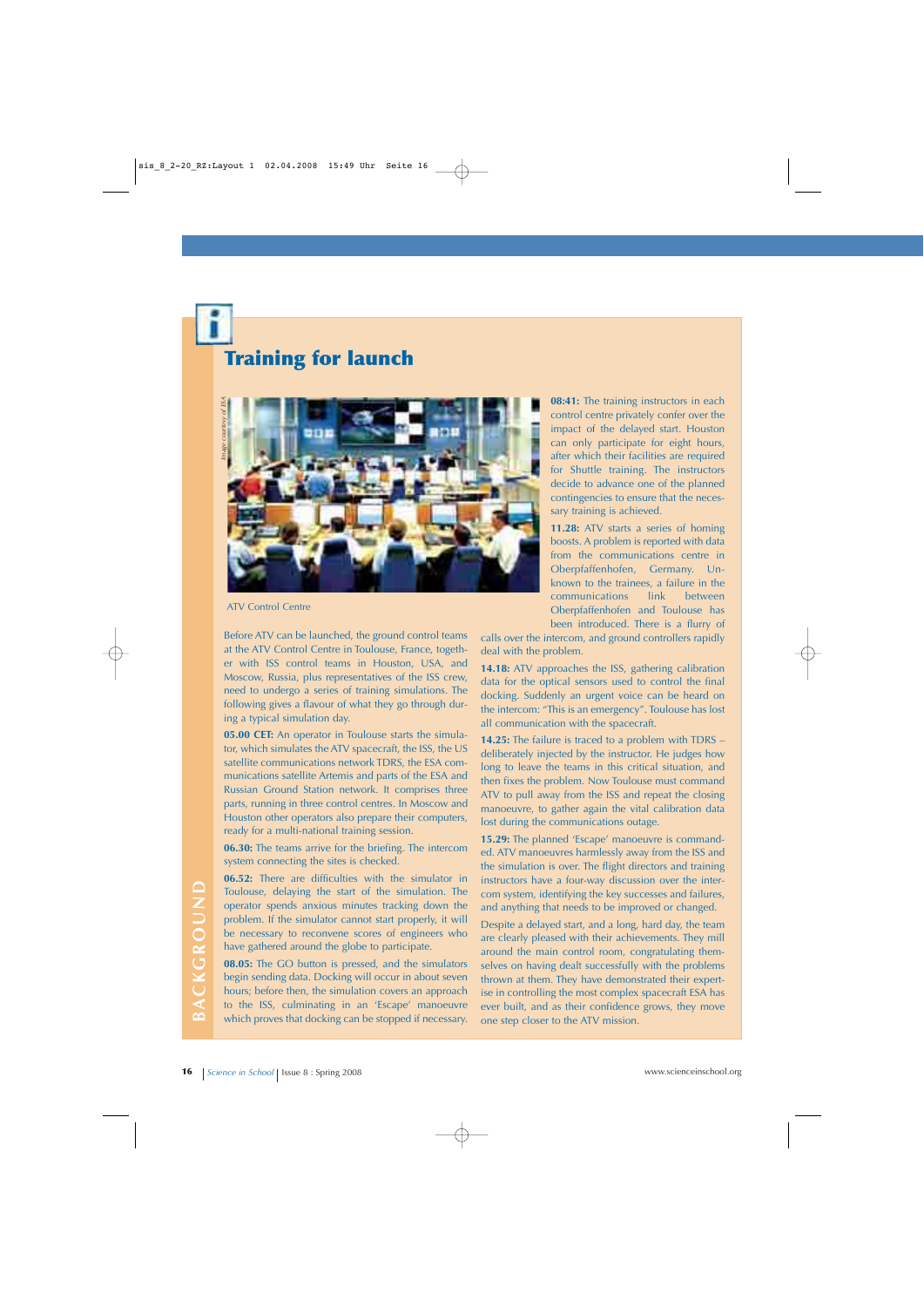

International Space Station: At certain times during its orbit, the ISS is visible with the naked eye

tonne ISS. This is necessary because even though there is only a very small amount of atmosphere at an altitude of 350 km, the ISS is so big that is causes some drag. Every so often, the ISS needs to be boosted up to a higher altitude, from where it drifts lower and lower. Without this, the ISS would eventually fall out of the sky. ATV will also be used for emergency manoeuvres, such as those required if a piece of space debris is predicted to hit the ISS.

After about six months, ATV will be loaded with solid and liquid waste from the station (use your imagination! Those empty tanks may as well store something). It will then be undocked from the ISS, and directed back towards Earth where it will burn up harmlessly in the atmosphere over an uninhabited area of the Pacific Ocean.

Since ATV will approach and be attached to the ISS, the safety of the crew on board the ISS is paramount. Most spacecraft functions are doubly redundant, meaning that each subsystem, unit, switch and valve is duplicated so that the spacecraft can withstand any single failure. When people are involved, systems must be triply redundant; ATV is thus designed to cope with two simultaneous failures. This obviously increases the cost and weight of the spacecraft, although it is difficult to quantify by how much.

For example, ATV has a thruster system with main and redundant thrusters to guide it as it docks with the ISS. In case both the main *and* redundant thrusters fail, it has a separate alternative thruster system, controlled by completely different hardware and software.

This system will be used particularly if it appears that ATV is not going to dock properly with the ISS. This could be due to a system failure within ATV or because its velocity is not as expected, or may be necessary if there is an independent problem on the ISS (such as a fire alarm). Ground controllers at the ATV Control Centre

in Toulouse, France, the ISS crew or ATV itself can instruct the thruster system to steer the vehicle safely away from the ISS. The controllers then assess the situation. If fully understood and correctable, they would instruct ATV to circle above and behind the ISS and come back for a second attempt. If not fully understood, ATV would be parked 2000 km ahead of the ISS for further investigation.

Much of the complexity of the *Jules Verne* mission comes from proving that these safety systems work correctly. Only when all of the vital safety operations have been demonstrated to perform flawlessly, will ATV be allowed to dock with the ISS (see box 'Training for launch').

The mission will start with the launch and early operations phase (LEOP), when the spacecraft will be put into a low Earth orbit by an Ariane 5 launcher. This is probably the riskiest part of the mission, especially until ATV has deployed its four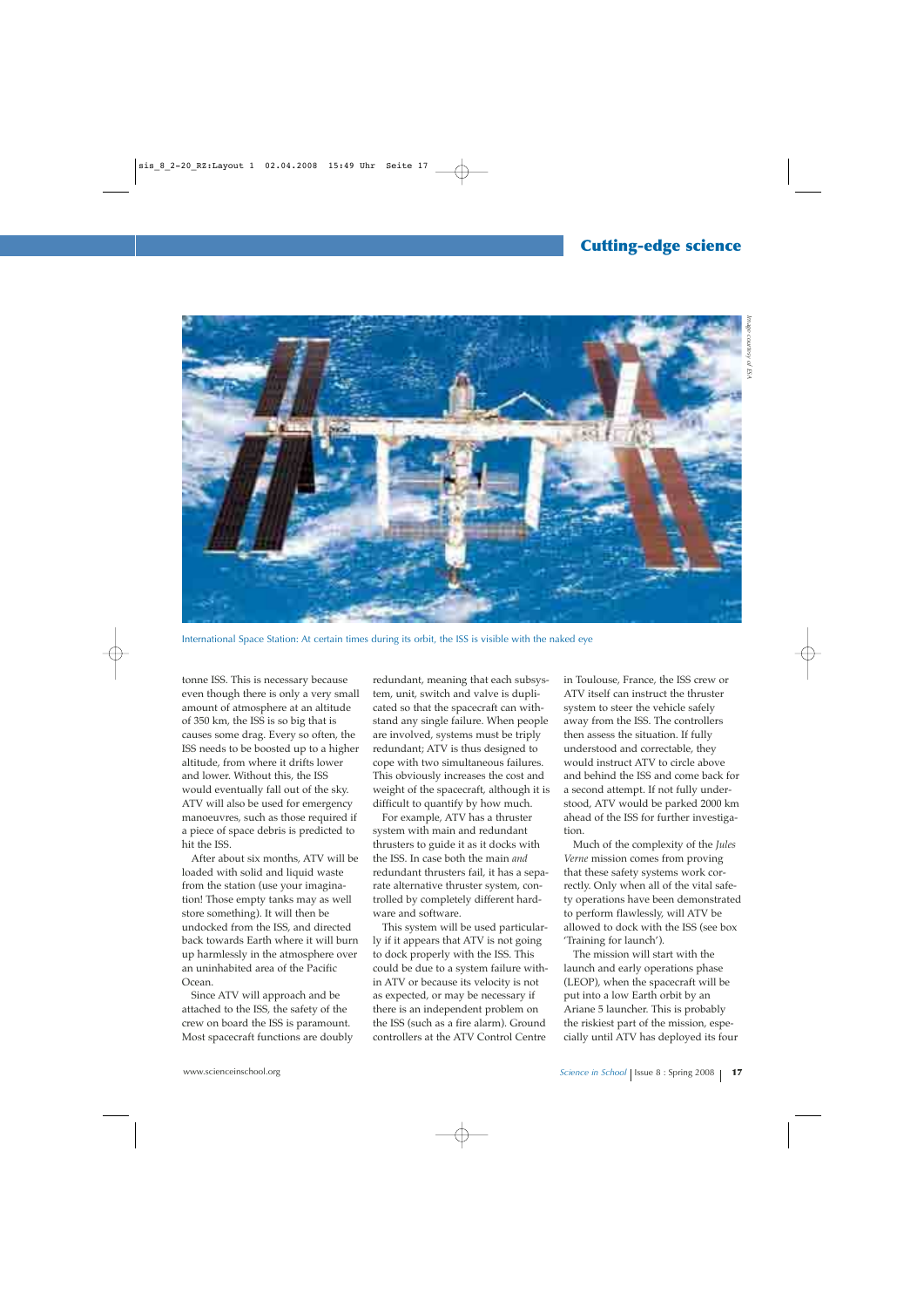## **Approaching the ISS**

ATV's journey to the ISS will be characterised by a series of station keeping points – places in space where ATV pauses and ground controllers check that everything is OK before continuing. This could be compared with a postman delivering mail. The postman doesn't know if a fierce dog is locked up or is going to attack him: he gets to the end of the road (pauses and checks everything is OK); he gets to the gate (pauses and checks again); he gets to the front door step (pauses again); he opens the letter box and posts the letter. If at any point the dog appears (or it starts raining, he drops the postbag or he finds the address is wrong), he runs away!

The station keeping points are numbered from  $S_{-5}$ , which is the start of proximity operations with the ISS (ATV is then around 100 km from the ISS), to  $S<sub>41</sub>$ , which is only 12 m from docking.

When ATV reaches  $S_{-1/2}$  (around 40 km behind and 5 km below the ISS), global positioning system receivers on ATV and the ISS will be used to calculate their relative positions. ATV will then pass through  $S_0$  (30 km) from the ISS) and stop at station keeping point  $S<sub>2</sub>$ , located 3.5 km behind and 100 m above the ISS.

When all checks at  $S_2$  have been completed, an 'Escape' manoeuvre will be initiated to demonstrate the correct operation of the safety manoeuvre, after which ATV will circle around the ISS and return to  $S_{-1/2}$ . Two days later, a second demonstration phase will be initiated. This time, ATV will approach  $S_3$ , 280 m behind the ISS.

Further checks will be performed at  $S_3$ , and ATV will switch to using a visual system to control its final approach. Before docking can be attempted, a series of hold and retreat commands will be demonstrated, to ensure that the crew or ground controllers can stop an unsuccessful docking attempt if necessary.

Having successfully retreated to  $S_3$ , ATV will continue to  $S_{4}$ , which is 25 m from the ISS, and then to  $S_{41}$ , a mere 12 m away. Again, a retreat to  $S<sub>4</sub>$  will be commanded, and finally an 'Escape' manoeuvre, the ultimate abort test, which will leave ATV again circling the station and returning to  $S_{1/2}$ .

At last, the final approach will be commanded, and ATV will dock with the ISS.

BACKGROUND **BACKGROUND**



solar array panels used to generate the power necessary to control the spacecraft. Although ATV has batteries to provide power until the solar arrays are available, they will eventually run out of power; if the arrays don't work, the spacecraft would fail and the whole mission would be lost.

After LEOP, the spacecraft will perform a series of manoeuvres to bring its orbit in phase with the ISS, approaching it from behind and slightly below.

The approach to the ISS will be characterised by a series of waypoints and station keeping points (see box 'Approaching the ISS'). About 15 days after launch, the final approach and rendezvous will begin and ATV will automatically dock with the ISS (see box 'Russian docking system') following checks at each station keeping point. ATV is designed to cope with a vast range of simultaneous problems without causing damage to itself or the ISS. Everything is autonomous –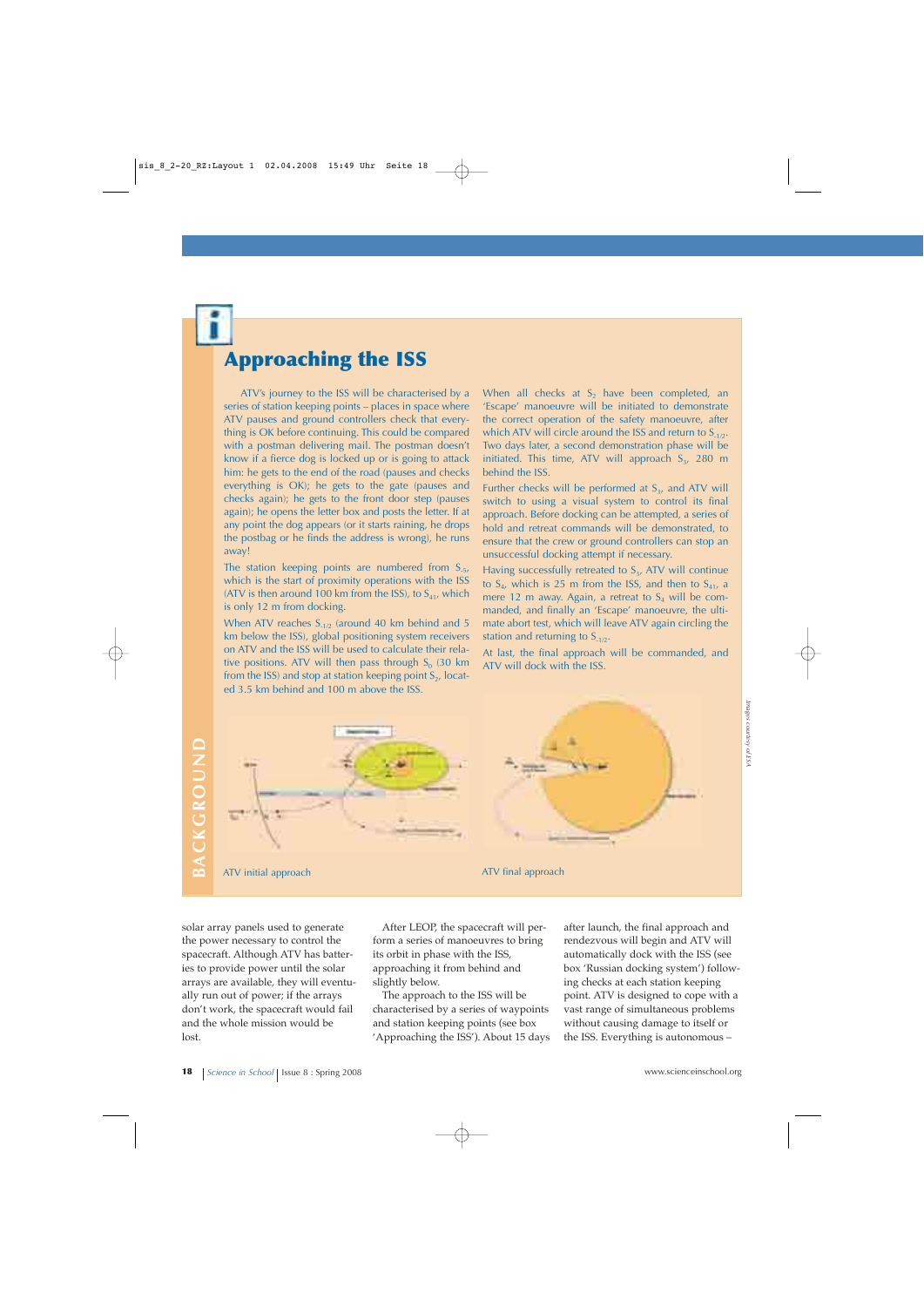#### **Cutting-edge science**

*Image courtesy of ESA*



Engineers work on Jules Verne ATV's docking mechanism

the control team and crew are there just to keep an eye on things in case something goes wrong.

Once attached, the spacecraft will be monitored using data sent via the ISS to the control centre in Toulouse; the software on board ATV and in Toulouse can detect unexpected situations – anything from the air circulation fans failing to a fire.

Finally, all good things must come to an end. ATV will undock from the ISS and plunge to its fiery demise in the upper atmosphere. But this is no one-off mission. The design and operations concept proved during the *Jules Verne* mission will be used to build and fly at least four more ATV spacecraft. Subsequent ATVs will be launched approximately once a year, resupplying the ISS and providing

# **Russian docking system**



The ATV docking system is a Russian system, also used on Russian vehicles, and designed for use with the docking port on the Russian ISS module.

The ATV docking system is a Russian system, also used the probe reaches the end of the docking port cone, the<br>
on Russian vehicles, and designed for use with the vehicle brakes and latches on the probe engage with<br>
docking As ATV approaches the ISS, a probe at the front of the vehicle is extended. The tip of the probe has sensors which detect contact with the docking port on the ISS. When contact is detected, the ATV initiates a thrust which pushes the vehicle into the docking port. When

the probe reaches the end of the docking port cone, the vehicle brakes and latches on the probe engage with the docking port.

The probe is then retracted, which brings ATV and ISS together, after which hooks on ATV automatically engage with the ISS. Finally, hooks on the ISS engage with the ATV, and the two bodies become a single rigid structure.